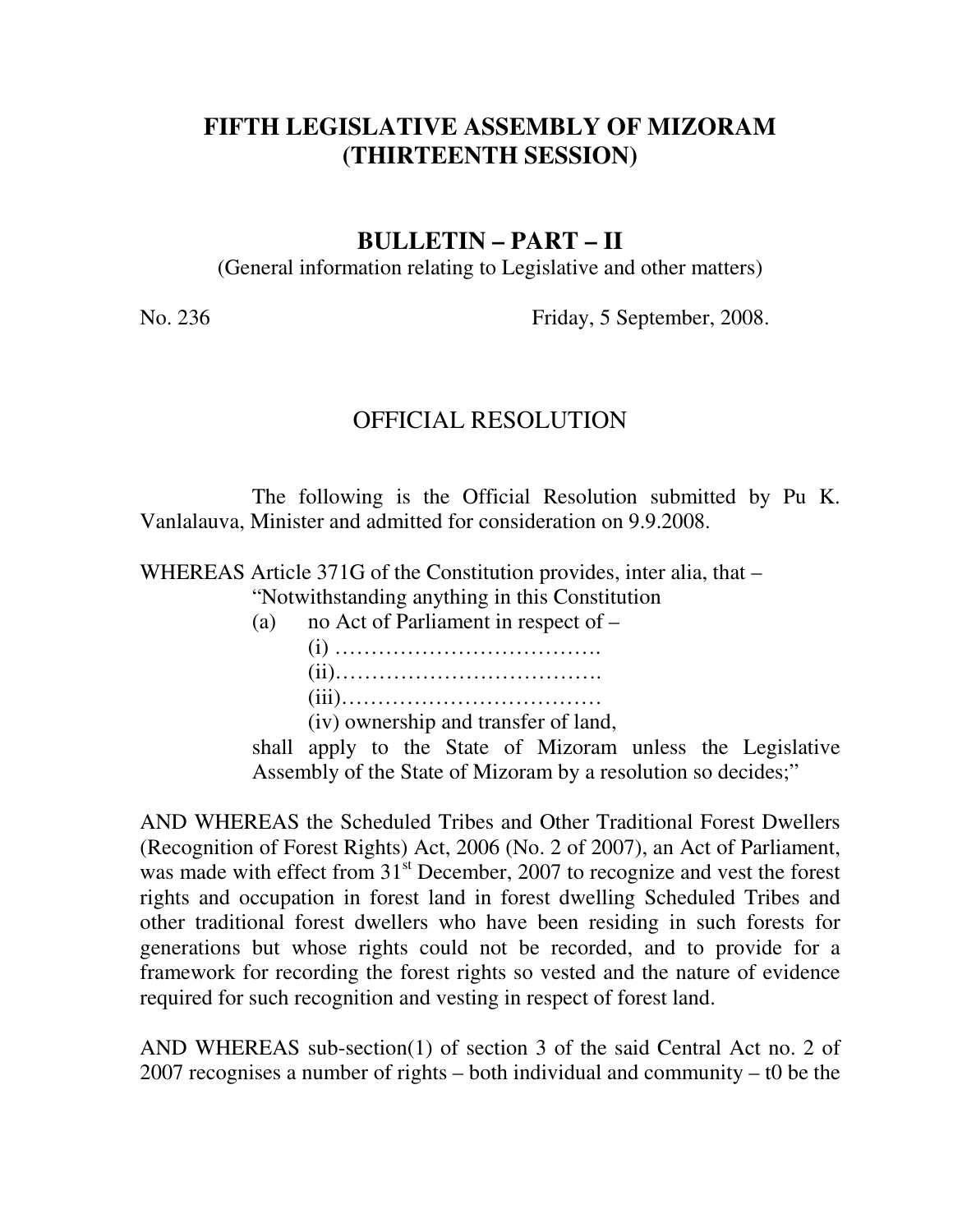forest rights of forest dwelling Scheduled Tribes and other traditional forest dwellers on all forest lands, including the following:

 "(g) rights for conversion of pattas or leases or grants issued by any local authority or any State Government on forest lands to titles;

 (h) rights of settlement and conversion of all forest villages, lod habitation, unsurveyed villages and other villages in forests, whether recorded, notified or not, into revenue villages;"

thereby involving transfer or conferment of ownership of land, and thus attracting sub-clause (iv) of clause (a) of Article 371G of the Constitution, accordingly necessitating, for the application of the Act, a resolution to this effect to be passed by the Mizoram Legislative Assembly;

AND WHEREAS the said Act of Parliament has been enacted for the benefits and in the interest of the forest dwelling Scheduled Tribes and other traditional forest dwellers throughout the country, including those of Mizoram, in recognition of their various forest rights and other traditional and customary rights;

NOW, THEREFORE, this House resolves –

"That the Schedule Tribes and other Traditional Forest Dwellers (Recognition of Forest Rights) Act, 2006 (Central Act no. 2 of 2007) stands applied to the whole State of Mizoram with effect from 31<sup>st</sup> Day of December, 2007."

> NGURTHANZUALA Secretary.